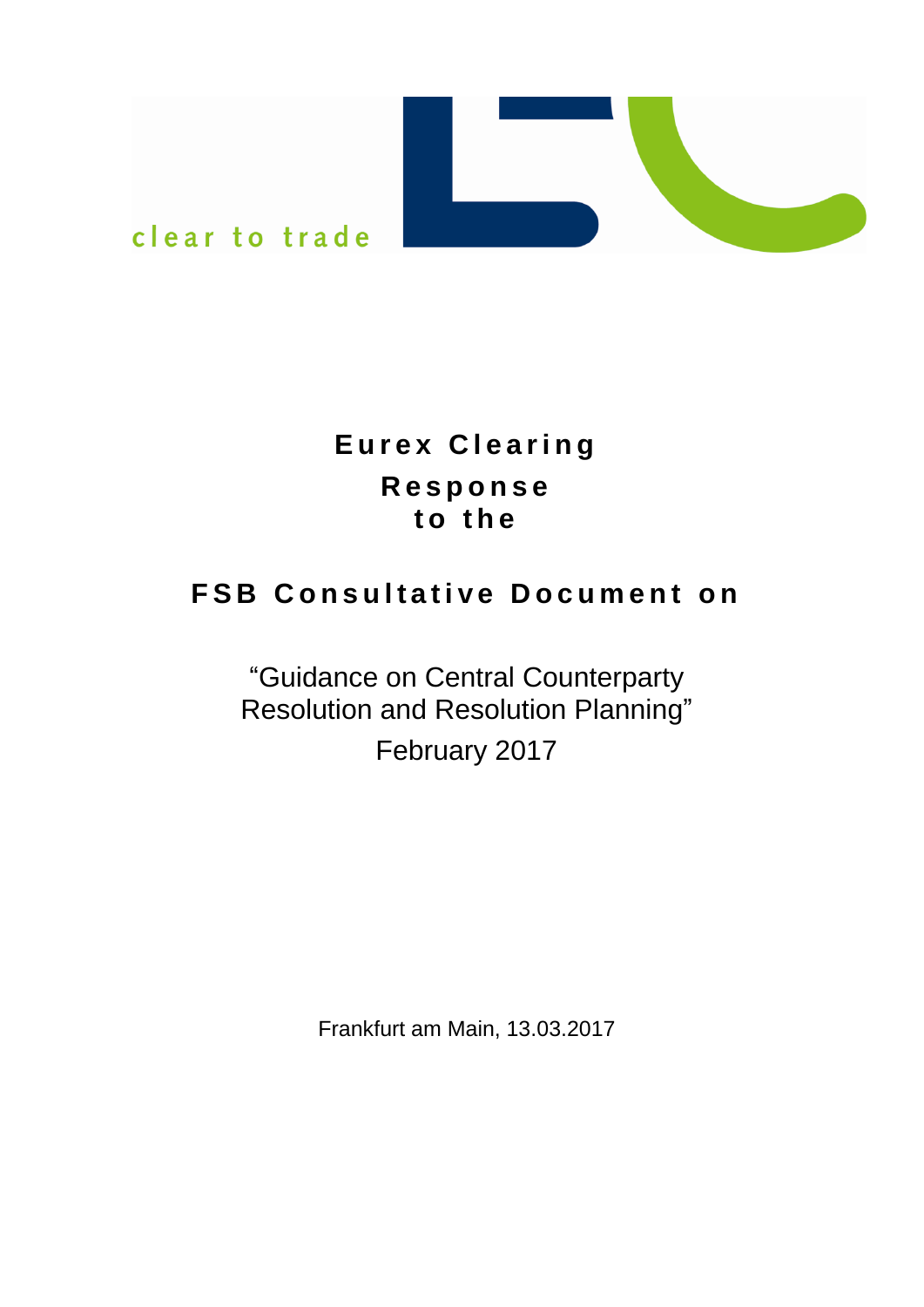## **A. Introduction**

Eurex Clearing is a globally leading central counterparty clearinghouse (CCP). Eurex Clearing is a subsidiary of Deutsche Börse Group providing central clearing services for cash and derivatives markets both for listed as well as certain over-the-counter (OTC) financial instruments. Eurex Clearing actively contributes to market safety and integrity with state-of-the-art market infrastructure both in trading and clearing services, as well as with industry leading risk management services for the derivatives industry. Customers benefit from a high-quality, cost-efficient and comprehensive trading and clearing value chain.

Eurex Clearing AG is an EMIR authorized CCP incorporated in Germany. Eurex Clearing is also licensed as a credit institution under supervision of the Bundesanstalt für Finanzdienstleistungsaufsicht (BaFin) pursuant to the Banking Act (Gesetz für das Kreditwesen). US Commodity Futures Trading Commission (CFTC) granted Eurex Clearing AG limited Registration as a Derivatives Clearing Organization.

Eurex Clearing highly appreciates the efforts of the FSB to provide establish global standards for resolution through its Key Attributes, and the particular guidance regarding financial market infrastructures (FMIs). Eurex Clearing proactively supports the introduction of resolution plans for CCPs and welcomes the increased level of detail of ongoing FSB and CPMI/IOSCO work, including this consultative document. The establishment of resolution plans is not only essential to account for the extremely unlikely possibility of actual activation of the plans, but also to enforce market discipline and risk management incentives on an ongoing basis.

This response is given in addition to industry responses from CCP associations, which are broadly in line with the Eurex Clearing position. As the consultation has noted that the FSB will consider whether further guidance is required, Eurex Clearing would like to highlight that additional work, not necessarily only in the form of guidance, could be very beneficial both to systemic risk management and financial stability cooperation across the FSB jurisdictions. We would welcome analysis and quantification studies in addition to experience drawn from CMGs and other oversight activities around resolution planning, and would be eager to contribute to such efforts.

## **B. Questions and Answers**

# **Q1. On Objectives of CCP resolution and resolution planning**

## Answer:

Eurex Clearing agrees with the objectives laid out in the consultative document. We would however highlight that for 1.1 (ii), certain types of risk or loss distribution should not be mistaken for "contagion". Indeed, CCPs are essentially built on mutualisation to enhance the stability of the CCP itself and its membership, as well as to create ex ante risk management incentives. Hence, while we agree with the objective of minimizing unnecessary or needlessly concentrated "contagion", the word should not be deployed in future to undo or weaken mutualisation.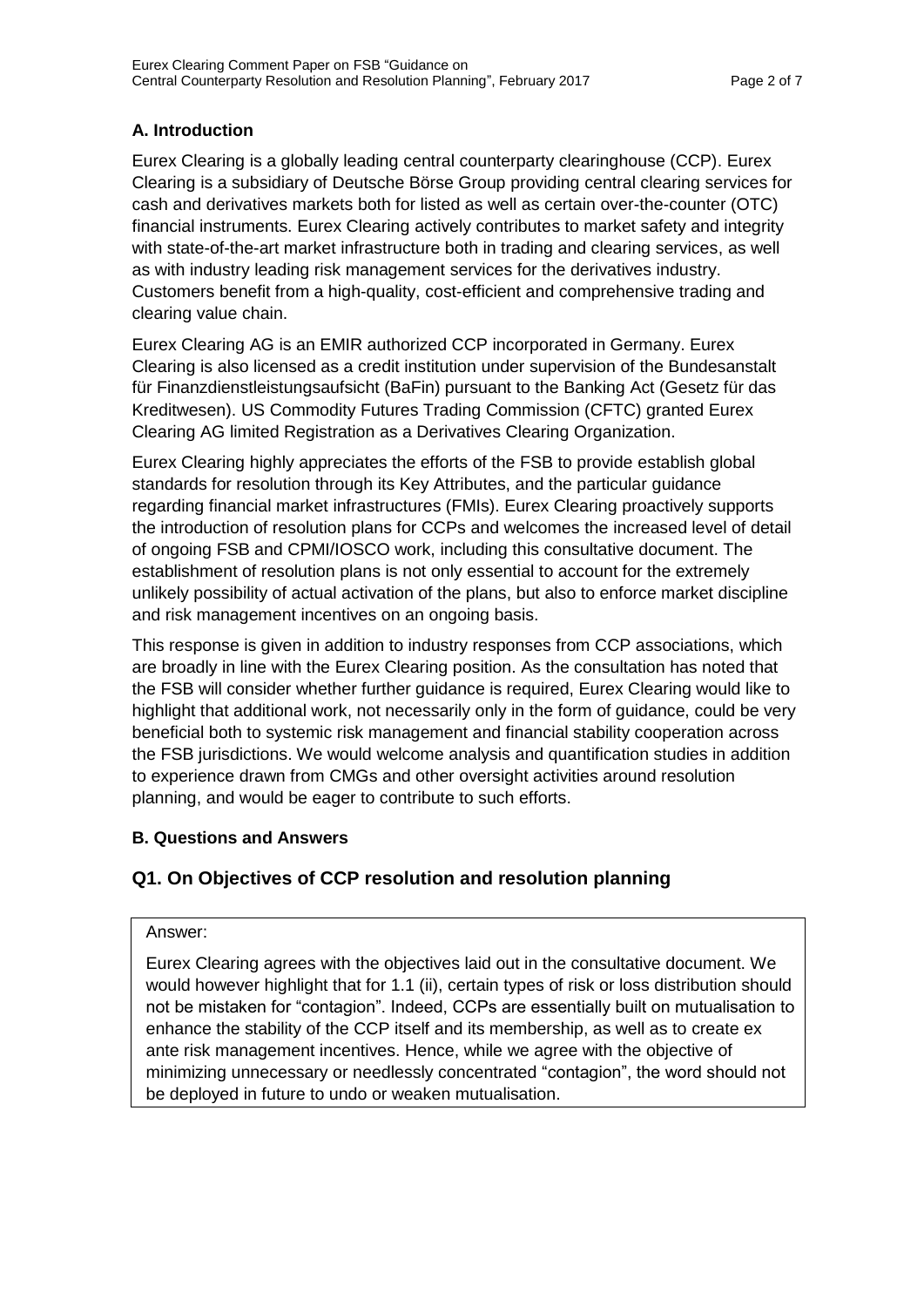## **Q2. Resolution authority and resolution powers**

#### Answer:

Eurex Clearing welcomes the guidance laid out in section 2 of the consultative document.

We want to highlight some views on the issues discussed as follows:

2.2: The Resolution Authority should also be permitted to maintain or enhance the risk management incentives of stakeholders by deviating from the presumed path to account for behavior of participants. For instance, unfulfilled default management process obligations, misleading price or market information, or other counterproductive actions from participants should be expected to lead to bearing a greater responsibility for loss coverage.

2.4 - 2.6: As an overarching suggestion to this portion of the guidance, we would stress using partial or full tear-ups as a back-up approach. In cases where participants are unable or unwilling to agree ex ante on loss allocation methods (such as additional cash calls or forms of margin haircutting), partial or full tear-ups should be designed and included in the CCP's rules in such a manner that they occur at this level of agreed mutualisation. This provides both for clarity in approach, and makes explicit the ability of a market to decide a presumed level of continuity for the full market, and a sense for the degree and manner in which the balanced portion of the CCP, if any, will be continued. In cases where either private or public sector solutions can improve on this situation, they should be enacted in recovery and resolution.

We would also suggest that for 2.5 (ii) and 2.6 (ii), in cases where such tear-up pricing mechanisms failed, CCP rulebooks could benefit from including the last successful settlement price as a fallback. This would have the effect of turning the clock back or keeping stale prices under circumstances so volatile that all other methods have failed to yield a reasonably objective price.

Finally, for 2.6 (i) and (ii), we would stress that the "or" conjunction is essential to cover cases where ceasing to enforce contracts in a particular market segment or asset class in full, at consistent prices across the market at the same time, might indeed improve financial stability overall.

2.9: We would mention that it is conceivable that participants are willing to accept some more limited degree of certainty on the maximum amount, for instance the same degree that they consider their cleared portfolios could gain or lose based on market moves enforced by the CCP's mechanisms absent any member defaults.

2.11: While we agree that jurisdictions should take due account of the financial stability and incentive to clear effects of initial margin haircutting, we would clarify that this is the case for all the recovery and resolution tools, and not exclusive to initial margin haircutting.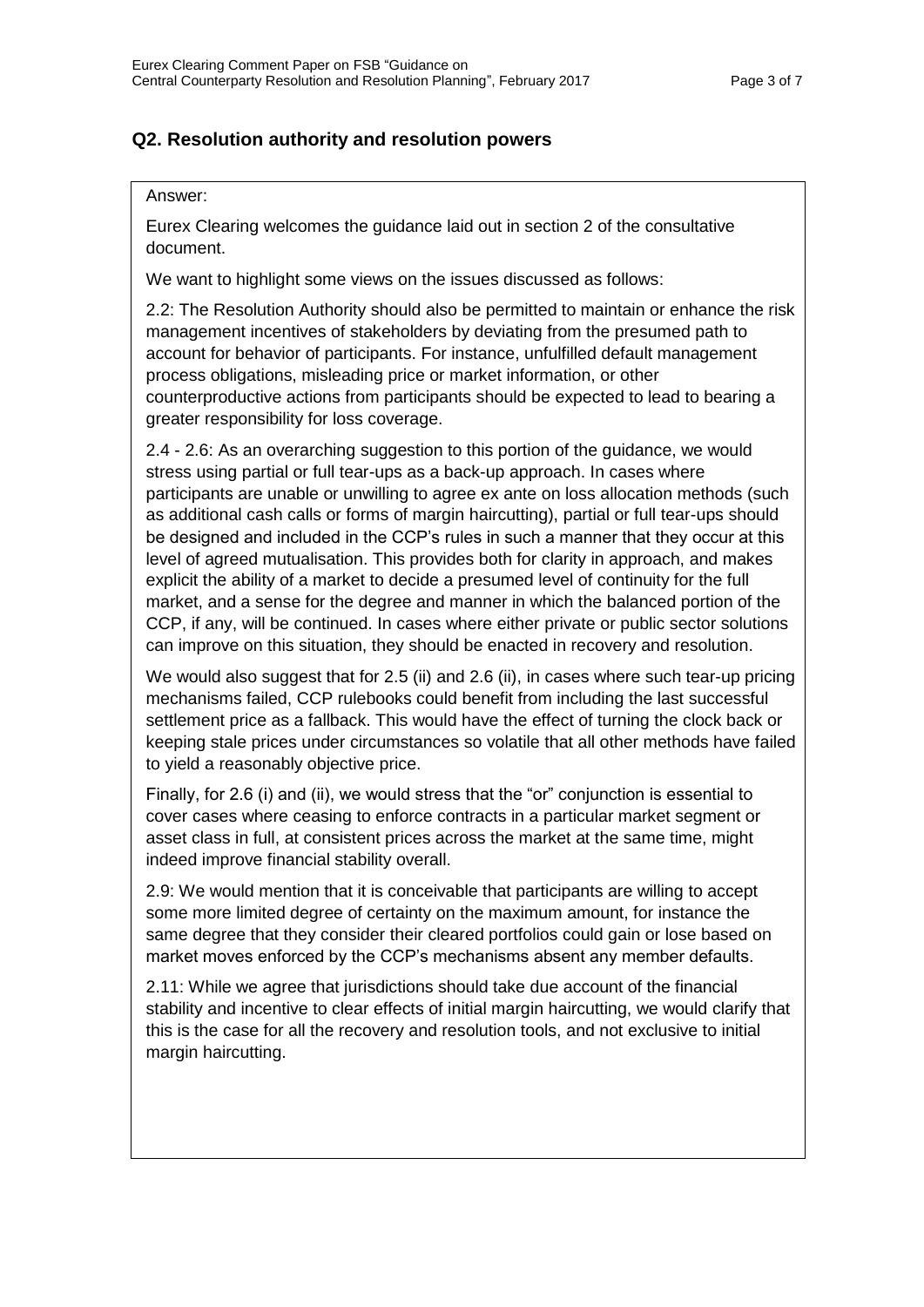2.15: We strongly disagree with the need for "awards" or "compensation" to market participants who have contributed to the continuity of a service. The possible negative consequences of even an orderly wind-down on the (wider) business of the participants is the rationale for stressing the need to continuity. We fail to see why an award is warranted in such cases, especially in light of the fundamental role participants play in the ex ante structuring or risk management and supporting a CCP's default management process. Such awards or compensation at the end of the waterfall can only harm incentives for prudent risk management.

## **Q3. Entry into resolution**

## Answer:

3.3: Eurex Clearing considers that public communication of resolution authority indicators can have a positive impact on the CCP eco-system. However, we would caution that in by definition unforeseen crisis required for such actions, the indicators published in the past may be out-of-date and care should be taken in the manner and definitiveness with which they are communicated.

3.4 (iv): Participant perception of a CCP's operating ability is a key consideration, however we question whether authorities – who will be very closely engaged in monitoring a CCP – would not have an even better ability to judge and even create conditions for confidence.

3.6: We would suggest that authorities consider establishing, where they have not already done so, agreed formats of key information considered essential to such communications, to prevent increased complexity in a time of stress. This could also consist of explaining the format and information extracted by the CCP itself for default management processes or similar risk management, so as to prepare for rapid understanding of disseminated material.

## **Q4. Allocating losses to equity holders in resolution**

Answer:

No Comment

## **Q5. No creditor worse off safeguard**

#### Answer:

5.2, 5.5 (ii), 5.5 (iv): Eurex Clearing would like to stress that the key consideration for participants of the CCP is likely to be the consequences of a service closure, given the impact this has on their wider business. As such, we consider that the reference to "financial stability" in previous sections of this consultation includes the overall impact that a CCP closure can create if CCP trades are part of holistic trades, offset other exposures for the participant, or the effect that the lack of a central clearing mechanism has on future business and risk management. Thus, we consider that a purely CCP-payment related NCWO default loss counterfactual will dramatically undervalue continuity, as it ignores the real cost occurring to participants. Therefore, the NCWO threshold for CCPs, in particular 5.5 (iv), should be understood to incorporate much of the negative impact a wind-down would have for the participants.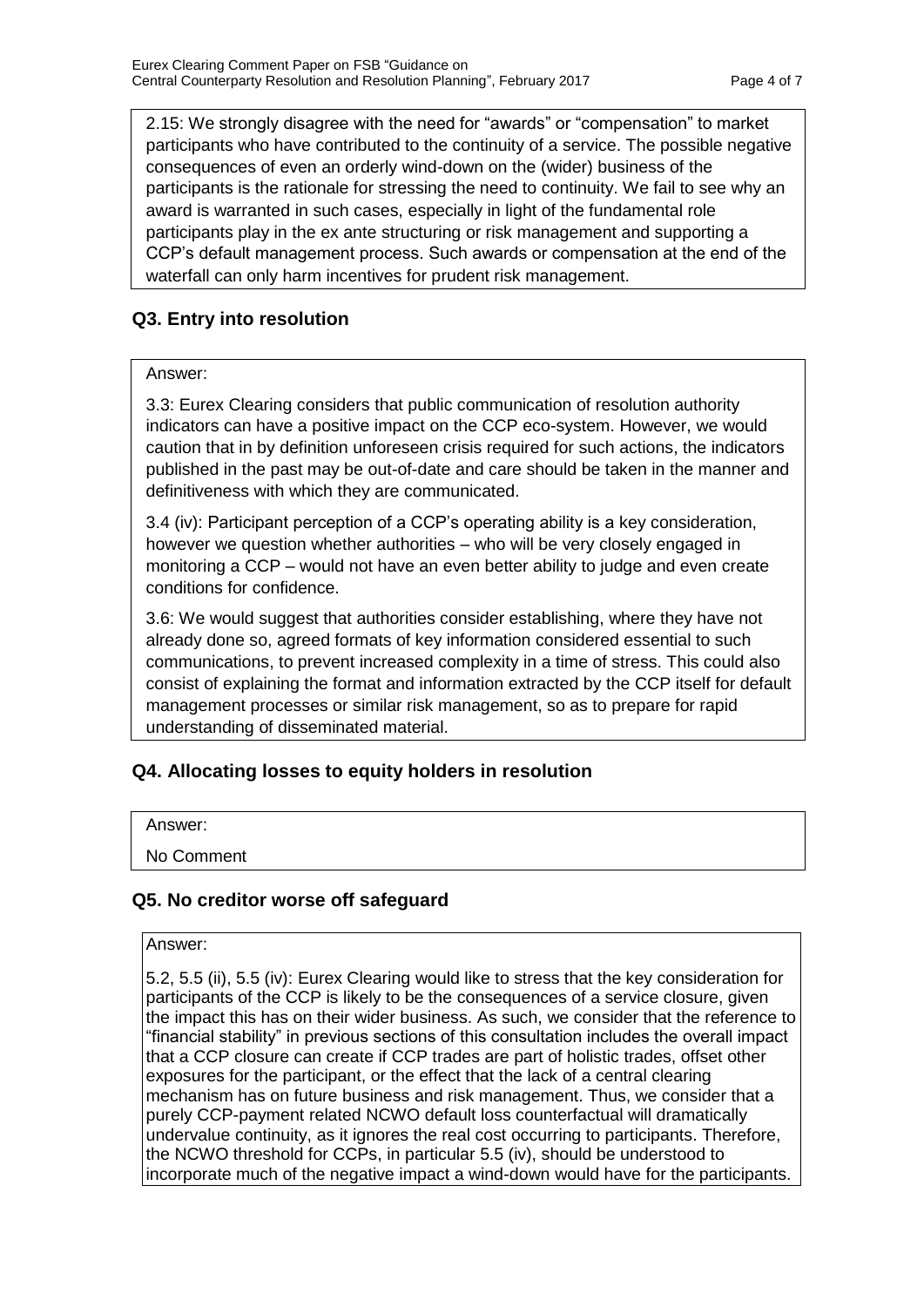We would stress that if participants have sought and benefitted from continuity as arranged by the CCP or a resolution authority, and they have elected to remaining a member of the CCP, then they have forfeited the right to any additional "compensation" under the NCWO safeguard.

We refer to our submission to the December 2016 FSB CCP discussion note as well as the EACH response to this guidance consultation.

## **Q6. Financial resources**

### Answer:

Eurex Clearing appreciates argumentation outlined in section 6. We would like to add some considerations in the context of temporary public funding.

The primary purpose of recovery and resolution planning, in general, as well as the move of OTC markets to central clearing, is to create conditions in which financial market participant failures do not require the use of public money. We therefore do not favour the idea to include the use of public money in recovery and resolution as outlined in paragraphs 6.5 to 6.9.

A rightly balanced incentive structure is the indispensable foundation of crisis proof functioning markets. The possibility of public money breaks centrally cleared market incentive structures. If participants can obtain public money for the continuity of "critical services" above and beyond what they themselves have contributed for risk mutualisation, then there will be a drive to weaken the commitments given to the CCP's waterfall and rulebook.

In cases where public money is framed in resolution planning, we agree with the guidance that great care must be taken around the controls for its use, the consideration of its effect on incentives, and recovery methods. To this end, we would note that 6.6 at present appears to miss this primary concern: in determining the amounts to be recovered, the authorities should consider not only what participants would otherwise have been required to contribute, but also what the benefit of public funds was.

Additionally, we note that setting up a new CCP with market participant support is relatively easy, and thus authorities might find it difficult to enforce ex ante collection mechanisms unless these come with safeguards beyond the simple continuity of the CCP in question.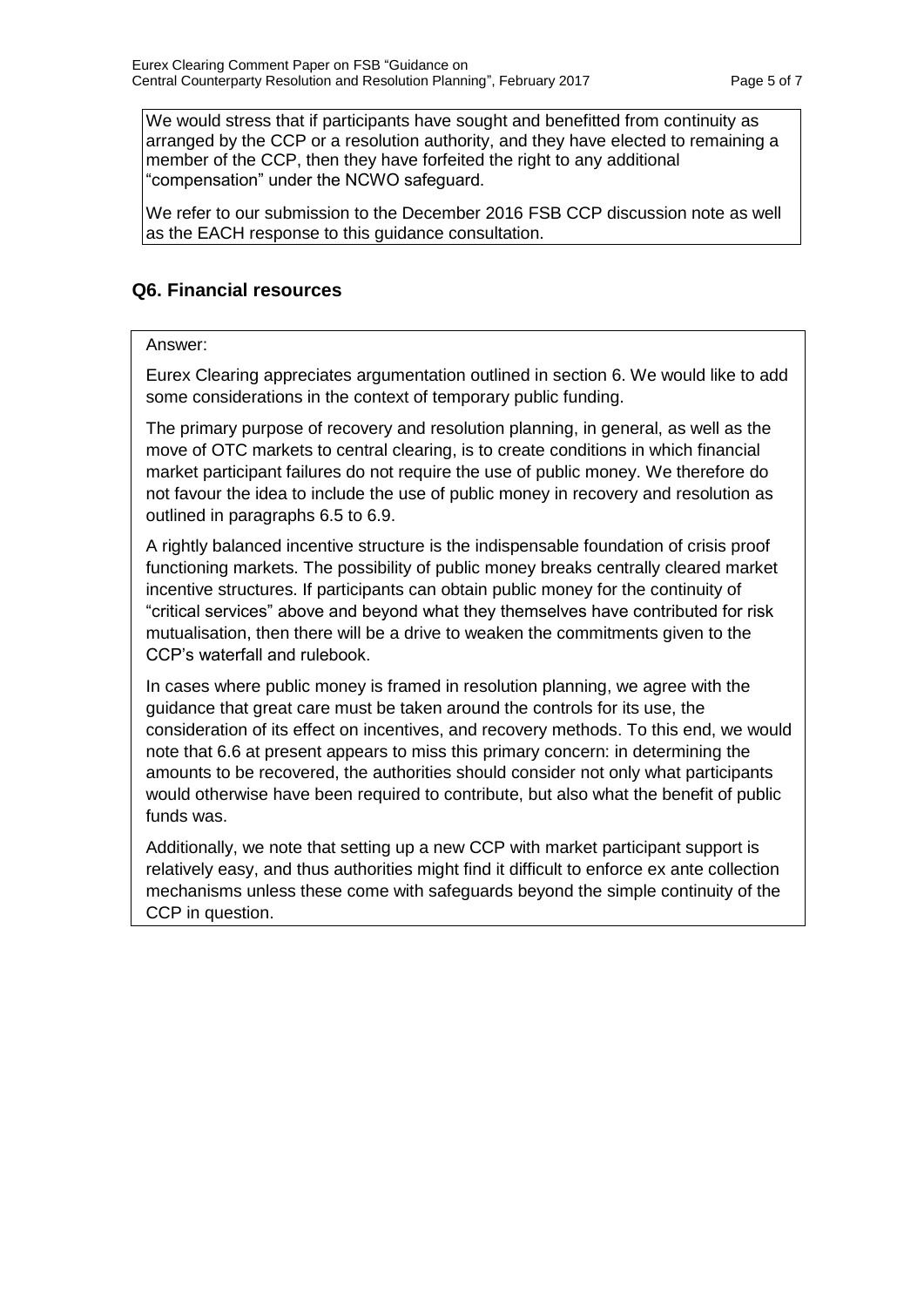## **Q7. Resolution Planning**

### Answer:

7.5: Eurex Clearing would suggest that authorities also consider:

- both the types of information and the channels of transmission they may seek to use to communicate general information to the CCP's participants and the public.

- how to obtain, interpret and use the information provided by the CCP (for instance, familiarity with the CCP's default management factsheets, liquidity reports, etc.).

- how to compare, corroborate or evidence market conditions or views provided by participants on the situation and in particular how to draw these together to ascertain possible financial stability concerns or lack thereof.

## **Q8. Resolvability assessments and addressing impediments to resolvability**

Answer:

8.2: Eurex Clearing would propose that authorities conduct such exercises based on scenarios they devise, to challenge and validate the risk management and recovery and resolution tool adequacy.

## **Q9. Crisis Management Groups**

#### Answer:

9.6: Eurex Clearing would suggest including feedback and testing of such communications in the aforementioned crisis management exercises.

## **Q10. Cross-border effectiveness and enforcement of resolution actions**

#### Answer:

Eurex Clearing believes in general terms that in order to treat all Clearing Members independent of their home jurisdiction equitably it is necessary to ensure that the CCPs rulebook and also resolution proceedings can be applied to all Clearing Members.

In this context, we believe the consultative document addresses the main points to be taken into account.